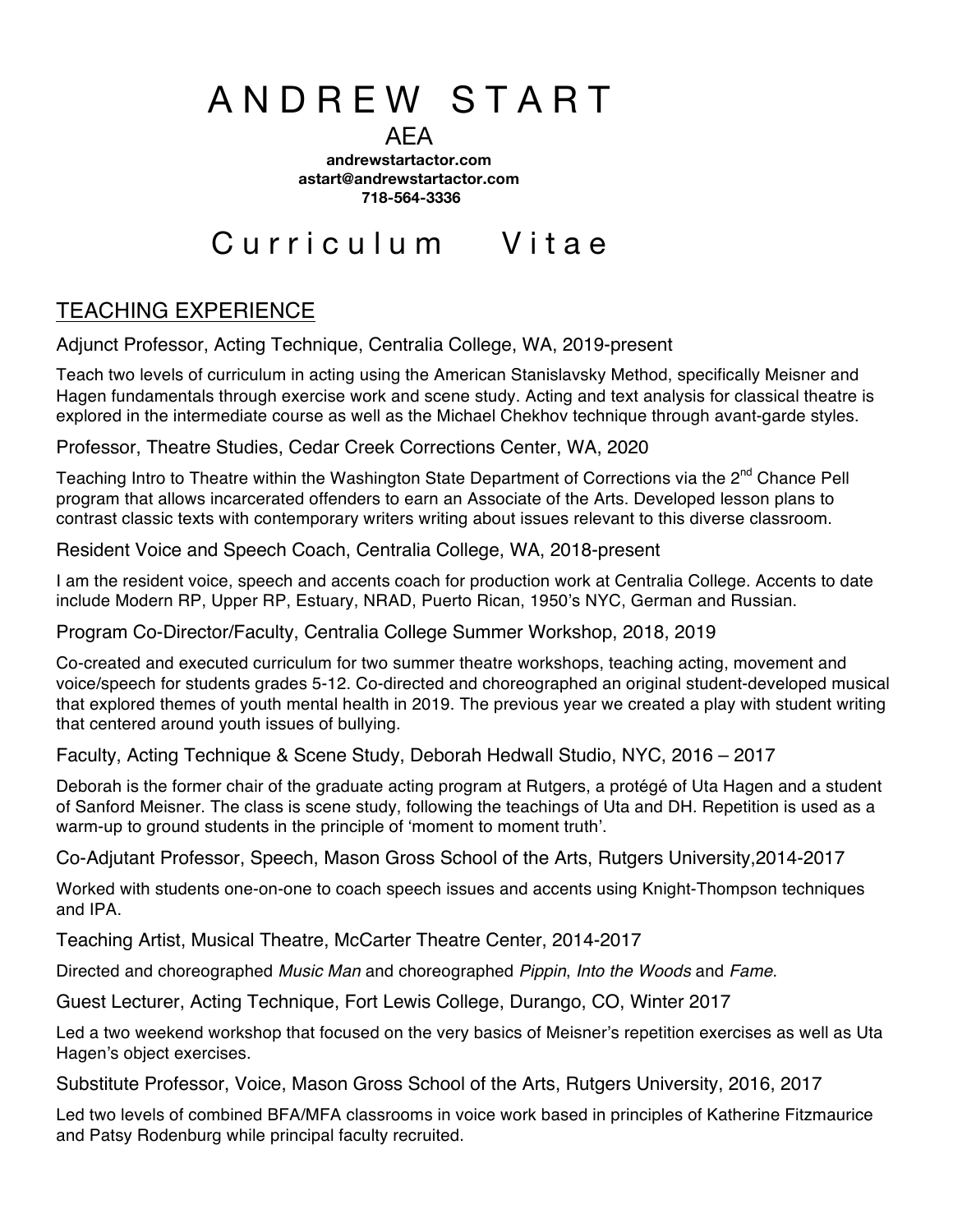Substitute Assistant Professor, Speech, MGSA, Rutgers University,2016

Taught IPA obstruents to first year BFA and MFA candidates. Taught NRAD (non-regional American dialect) to second year BFA/MFA's, and coached on contemporary classic text (Chekov, Ibsen, Strindberg, O'Niell).

Teaching Artist Assistant, Shakespeare and Movement, McCarter Theatre Center, 2014

Developed a movement curriculum based on Michael Chehov's technique and helped coach text for *A Midsummer Nights Dream*.

Teaching Artist, Musical Theatre/Voice Auditions, Rutgers Summer Acting Conservatory, 2013

I taught vocal technique and musical theater auditioning to two groups of student actors ages 14-18.

Graduate Teaching Assistant, Speech & Phonetics, MGSA, Rutgers University, 2013

I tutored students in IPA transcription, formal and informal speech, Non-Regional American Dialect and Rhotic and Non-rhotic Southern and Boston Southie accents. This job led to my Co-Adjutant appointment.

Teaching Artist, Musical Theatre Tap, Summit High School, NJ, 2009

Set original Broadway tap choreography to 'Forget About the Boy' from 'Thoroughly Modern Millie'.

Teaching Artist, Dance and Acting, IDAA Summer Camp, Twin Falls, ID, Summer 2004

Taught ballet, modern, musical theatre dance and acting at this 2-week camp.

Teaching Artist/Choreographer, Modern Dance, Balance Dance Company, Boise, ID, Fall 2004

Led modern dance workshops and staged original dance work on this youth modern company.

#### TRAINING

High Impact Learning Cohort, BERC Group, Centralia, WA, 2019-2020 200 HR Registered Yoga Teacher Training, Yoga Refuge, Portland, OR, 2018-2019 Acting Pedagogy, Hagen & Meisner Techniques, Deborah Hedwall Studio, NYC, 2015-2017 Tuscan Acting Intensive, Deborah Hedwall & Co., Italy, 2016, 2017 ACX University, Audiobook Production Intensive, Audible Studios, Newark, NJ, 2015 Scene Study, Deborah Hedwall Studio., NYC, 2014 Rutgers University, Mason Gross School of the Arts, MFA in Acting, New Brunswick, NJ, 2014 Max Theatrics, Musical Theatre Forum, NYC, 2010 T. Schreiber Studios, Six-Week Acting Conservatory, NYC, 2009 P.A.R.T.S., Research Cycle Intensive, Brussels, Belgium, 2006 Mark Morris Ballet Intensive, Mark Morris Studios, Brooklyn, 2005 Trisha Brown Dance Company, Winter Intensive, NYC, 2005 The Evergreen State College, BA Experimental Performance & Choreography, Olympia, WA, 2003 Bates Dance Festival, Lewiston, ME, 2000 Point Park University, BFA Candidate, Contemporary Dance, Pittsburgh, PA, 2001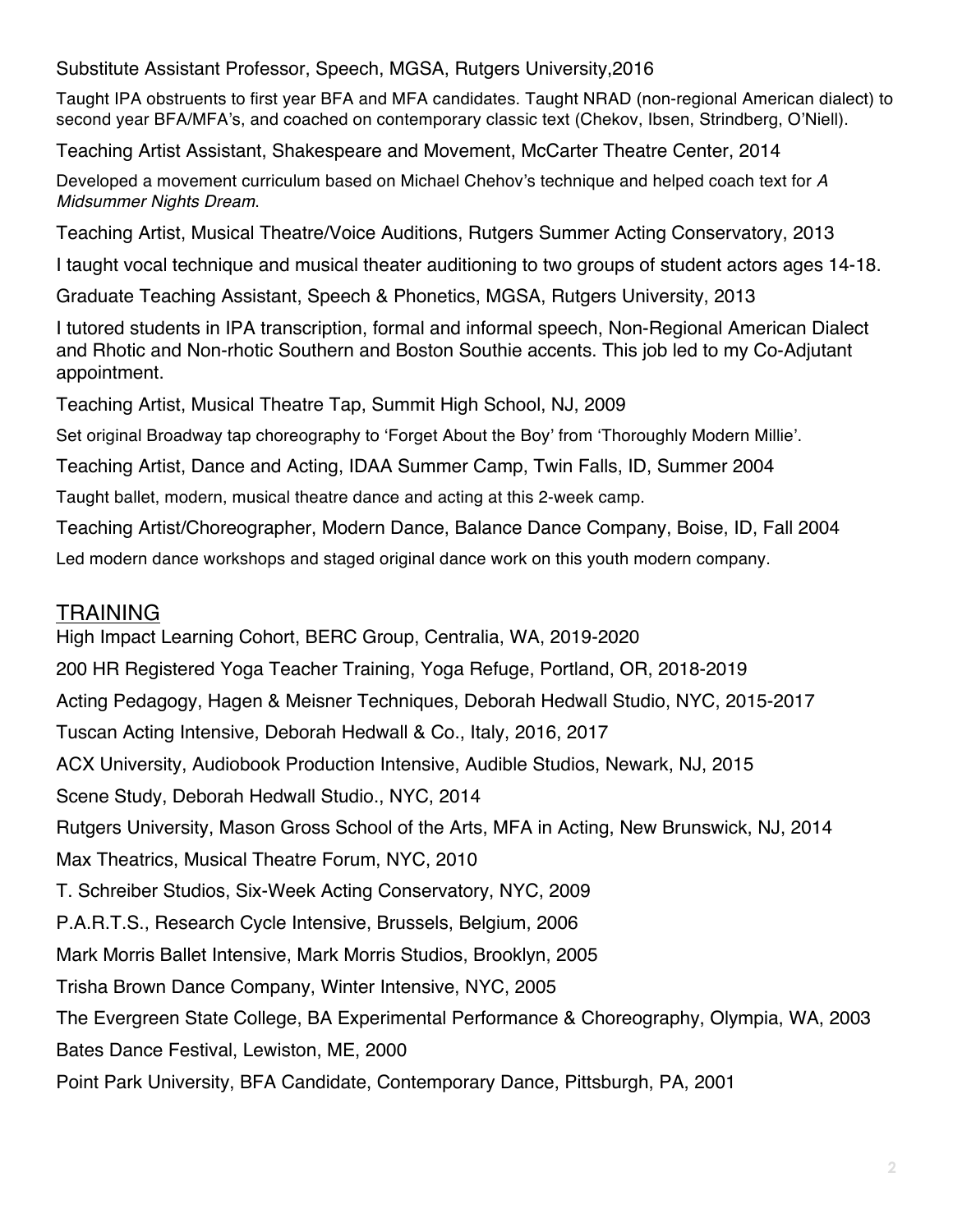#### TRAINING CNTD.

| ACTING:    | Deborah Hedwall (Meisner, Hagen), William Carden (Hagen), Lenard Petit (Michael<br>Chekhov), Michael Sexton (Shakespeare), Susan Pilar, VP Boyle (musical theatre)                         |
|------------|--------------------------------------------------------------------------------------------------------------------------------------------------------------------------------------------|
| MOVEMENT:  | Danielle Liccardo (Williamson, Suzuki), J. Allen Suddeth (stage combat), Doug Bentz<br>(Bartinieff, contemporary dance), Susan Shell (Authentic Movement), Ariel Golderger<br>(Viewpoints) |
| VOICE:     | Dr. Heather Rasche (Fitzmaurice), Greg Seel (Alexander), Page Clements, Allison Berry<br>(singing), Brad Garside (singing), Darren R. Cohen (singing)                                      |
| SPEECH:    | Julie Foh (Knight/Thompson), Jane Fujita                                                                                                                                                   |
| ON-CAMERA: | Pat McCorkle, Billy Serow (commercial, voiceover)                                                                                                                                          |

#### ORIGINAL WORK

Ensemble Member, American Queen Steamboat Company, Memphis, TN, 2020 Director/Choreographer, *Fun Home,* Centralia College, Centralia, WA, 2020 Director, *This is Our Youth,* Spokane Civic Theatre, Spokane, WA, 2019 Collaborator, *Our Ruined House*, Portland Experimental Theater Ensemble, Portland, OR, 2019 Dialect Coach, *You Can't Take It With You*, Centralia College, Centralia, WA 2019 Performer/Collaborator, *Metamorphosex*, Star Star Roadhouse, Black Rock City, NV, 2019 Dialect Coach, *West Side Story*, Centralia College, Centralia, WA 2019 Director, *The Flick*, Spokane Civic Theatre, Spokane, WA, 2019 Voice and Dialect Coach, *Shakespeare In Love*, Centralia College, Centralia, WA 2019 Voice and Dialect Coach, *Antigone*, Centralia College, Centralia, WA 2018 Choreographer/Voiceover, *Shout! The Mod Musical*, Enlightened Theatrics, Salem, OR, 2018 Choreographer, *The Drowsy Chaperone*, Tigard HS, Tigard, OR, 2018 Voice and Dialect Coach, *Cabaret*, Centralia College, Centralia, WA 2018 Choreographer, *Fame,* McCarter Theatre Company Education, Princeton, NJ, 2017 Performer/Collaborator, *Incantation*, Star Star Roadhouse, Black Rock City, NV, 2017 Choreographer, *Into the Woods,* McCarter Theatre Company Education, Princeton, NJ, 2016 Writer/Co-Choreographer, *STARDUST*, Star Star Roadhouse, Black Rock City, NV, 2016 Co-Director/Choreographer/Writer, *The Man & The Mirror*, SSR, Black Rock City, NV, 2015 Director/Choreogapher, The Music Man, McCarter Theatre Company Education, Princeton, NJ, 2015 Choreographer, *Pippin*, McCarter Theatre Company Education, Princeton, NJ, 2015 Teaching Artist, A *Midsummer Nights Dream*, McCarter Theatre Education, Princeton, NJ, 2015 Movement Director, *Mitlaufer*, Fever Theatre, Portland, OR, 2005 Choreographer/Performer, *Sleepover/Open Source*, Movement Research Festival, NYC, 2005 Choreographer, *flu*, Balance Dance Company, Boise, ID, 2004 Collaborator/Performer, *Projekt Overseas*, Lourenco Homem, Berlin, 2003 Choreographer/Performer, *Cartholic Convert*, On the Boards, Seattle, WA, 2003 Director/Choreographer/Writer/Actor, *not equal*, TESC Experimental Theater, Olympia, WA, 2002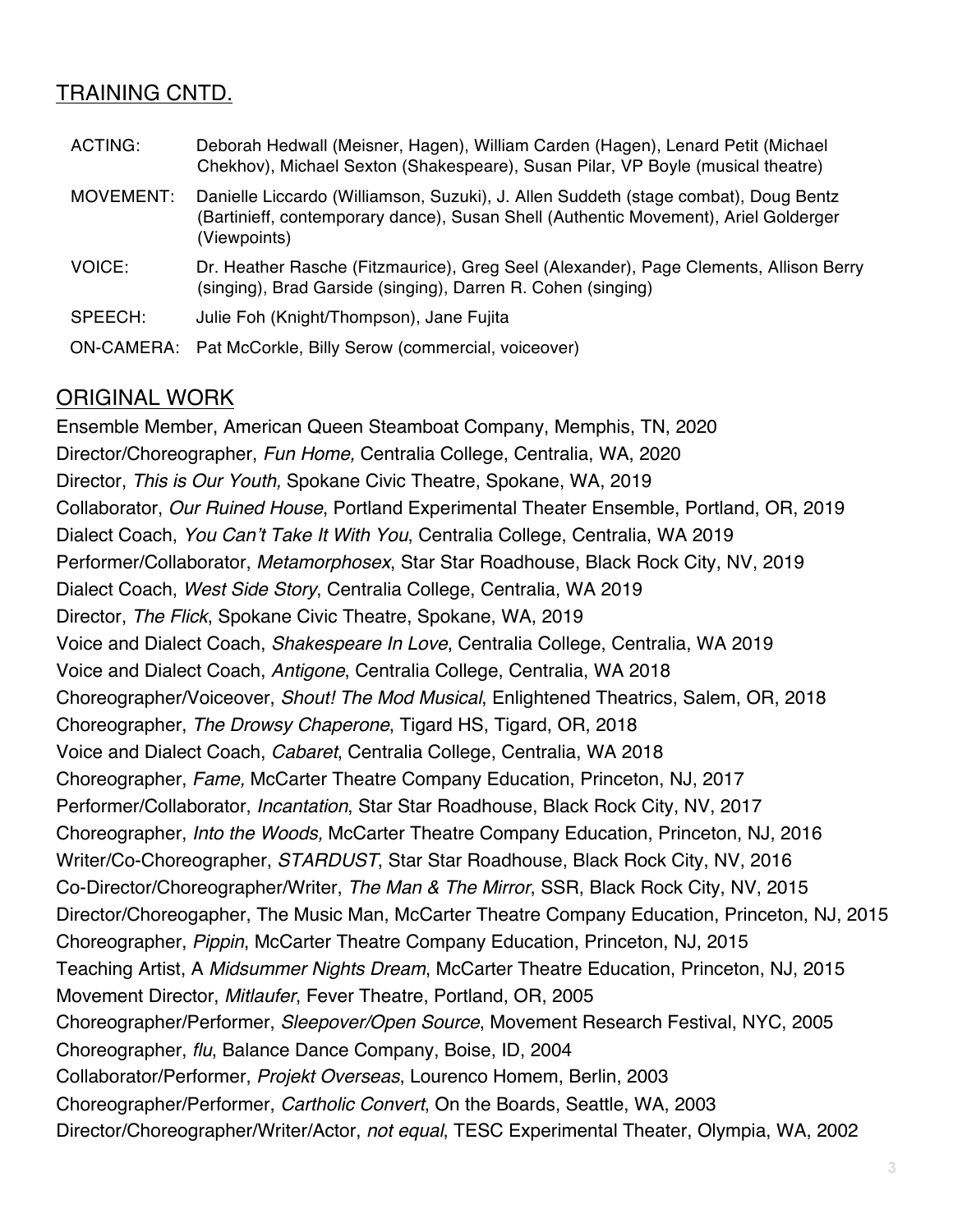#### PERFORMANCE RESUME

film & tv HONEYBEE Lead Furiex Films/Candy Factory AMARANTHINE Lead Short MORNING Lead Short BODIES **Lead** Short IN THE NIGHT Lead UnitedRain I DON'T KNOW, ALASKA Lead Short A TALE OF TWO CITIES: IN CONCERT Ensemble PBS INTO THE NIGHT Lead Music Video

- 
- 

theatre OUR RUINED HOUSE UNDER MILK WOOD BUYER & CELLAR **Alex More** Alex More Thingamajig Theatre Company A FEW GOOD MEN Lt. Sam Weinberg Thingamajig Theatre Company TWELFTH NIGHT Orsino Essential Theatre Group CORIOLANUS **Tullus Aufidius** Drilling Company YOU CAN'T TAKE IT WITH YOU Mr. Kirby Rutgers Theater Company/Bob Moss CYRANO DE BERGERAC De Guiche De Guiche Rutgers Theater Company THE STEVE BARTMAN INCIDENT Chris Chris Mile Square ITHAKA Phemious Pittsburgh Playhouse THE DIRTY TALK **Lino** Lino Haskell Franklin Theater MUCH ADO ABOUT NOTHING Don John Butgers Theater Company ANOTHER PART OF THE FOREST Marcus Hubbard Rutgers Theater Company DANCING AT LUGHNASA **For the USA COMPANY** Jack **Rutgers Theater Company** BENGAL TIGER AT THE BAGHDAD ZOO Musa Rutgers Theater Company HURLYBURLY Eddie William Carden MIXTAPE 99 Dad/Kyle/Mr. Bishop Moritz von Stuelpnagel HOW TO SEPARATE YOUR SOUL... Anonymous/Basil Adrienne Campbell Holt INTIMATE APPAREL **Mr. Marks** Mr. Marks Crossroads Genesis Festival BREATH White Male Nurse Crossroads Genesis Festival WHAT DOESN'T KILL YOU **HR Director/Escort** Crossroads Genesis Festival EVITA Mario (Tango) North American Tour/Larry Fuller WONDERFUL TOWN Fletcher Editor North American Tour/Jen Bender EVITA Ensemble/Migaldi u/s Arvada Center OKLAHOMA! SALLAHOMA! SALLAHOMA! WHITE CHRISTMAS **Phil Davis** Phil Davis Surflight A CHORUS LINE Greg Coeur d'Alene Summer Theatre LITTLE SHOP OF HORRORS Seymour Seymour Lake City Playhouse HAIR **Supplier Spokane Civic Theater** Claude Spokane Civic Theater

Yellow Balaclava Rev. Jenkins

#### PETE

Readers Theatre Repertory

### CAST RECORDINGS

*In The Night,* Original Motion Picture Soundtrack, UnitedRain, 2012 *A Tale of Two Cities*, International Studio Recording, 2010